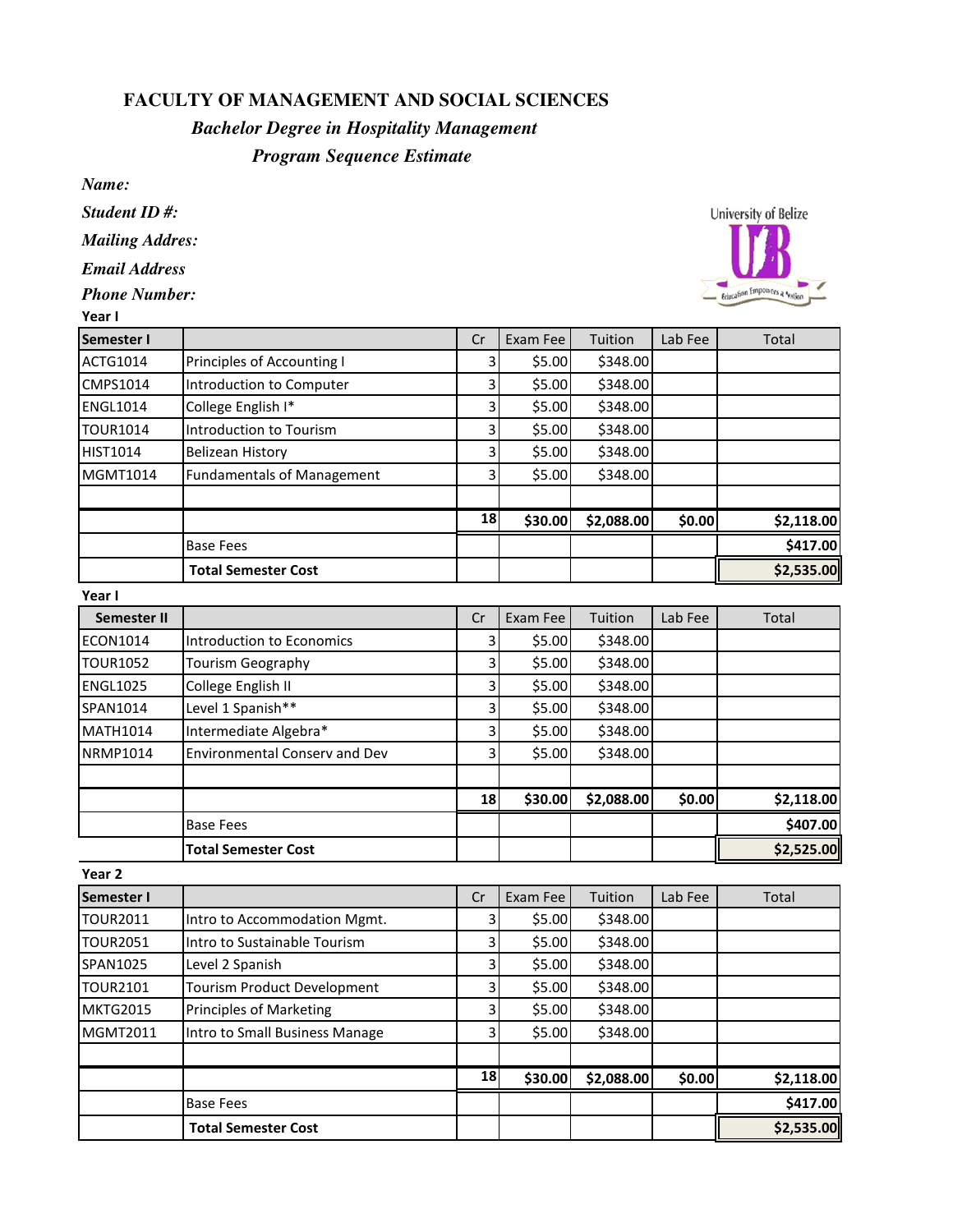| Year 2            |                                          |         |          |            |         |            |
|-------------------|------------------------------------------|---------|----------|------------|---------|------------|
| Semester II       |                                          | Cr      | Exam Fee | Tuition    | Lab Fee | Total      |
| <b>ENGL1035</b>   | The Composing Process                    | 3       | \$5.00   | \$348.00   |         |            |
| <b>TOUR2152</b>   | Intro to Food and Beverage Mana.         | 3       | \$5.00   | \$348.00   |         |            |
| <b>TOUR2202</b>   | <b>Tourism Marketing</b>                 | 3       | \$5.00   | \$348.00   |         |            |
| <b>RSCH2014</b>   | <b>Research Methods</b>                  | 3       | \$5.00   | \$348.00   |         |            |
| <b>TOUR2252</b>   | <b>Tourism Planning and Policy</b>       | 3       | \$5.00   | \$348.00   |         |            |
| <b>MKTG2052</b>   | <b>Customer Service</b>                  | 3       | \$5.00   | \$348.00   |         |            |
|                   |                                          |         |          |            |         |            |
|                   |                                          | 18      | \$30.00  | \$2,088.00 | \$0.00  | \$2,118.00 |
|                   | <b>Base Fees</b>                         |         |          |            |         | \$407.00   |
|                   | <b>Total Semester Cost</b>               |         |          |            |         | \$2,525.00 |
| Year <sub>3</sub> |                                          |         |          |            |         |            |
| <b>Semester I</b> |                                          | Cr      | Exam Fee | Tuition    | Lab Fee | Total      |
| HOSP3011          | <b>Food Services Operations</b>          | 3       | \$5.00   | \$348.00   |         |            |
| <b>MGMT3015</b>   | Organisational Behaviour                 | 3       | \$5.00   | \$348.00   |         |            |
| <b>TOUR3051</b>   | <b>Hospitality Law</b>                   | 3       | \$5.00   | \$348.00   |         |            |
| <b>ENGL2105</b>   | <b>Communication Skills</b>              | 3       | \$5.00   | \$348.00   |         |            |
| HOSP3101          | <b>Hospitality Managerial Accounting</b> | 3       | \$5.00   | \$348.00   |         |            |
| <b>ENGL3155</b>   | <b>Technical Writing</b>                 | 3       | \$5.00   | \$348.00   |         |            |
|                   |                                          |         |          |            |         |            |
|                   |                                          | 18      | \$30.00  | \$2,088.00 | \$0.00  | \$2,118.00 |
|                   | <b>Base Fees</b>                         |         |          |            |         | \$417.00   |
|                   | <b>Total Semester Cost</b>               |         |          |            |         | \$2,535.00 |
| Year <sub>3</sub> |                                          |         |          |            |         |            |
| Semester II       |                                          | Cr      | Exam Fee | Tuition    | Lab Fee | Total      |
| HOSP3302          | <b>Advance Customer Services</b>         | 3       | \$5.00   | \$348.00   |         |            |
| <b>MGMT3105</b>   | Human Resource Management                | 3       | \$5.00   | \$348.00   |         |            |
| HOSP3202          | Food and Beverage Management             | 3       | \$5.00   | \$348.00   |         |            |
| HOSP3152          | Hotel and Restaurant Management          | 3       | \$5.00   | \$348.00   |         |            |
| <b>TOUR3252</b>   | Purchasing for Hospitality Oper          | $\vert$ | \$5.00   | \$348.00   |         |            |
| CMPS3012          | Management Information Systems           | 3       | \$5.00   | \$348.00   |         |            |
|                   |                                          |         |          |            |         |            |
|                   |                                          | 18      | \$30.00  | \$2,088.00 | \$0.00  | \$2,118.00 |
|                   | <b>Base Fees</b>                         |         |          |            |         | \$407.00   |
|                   | <b>Total Semester Cost</b>               |         |          |            |         | \$2,525.00 |